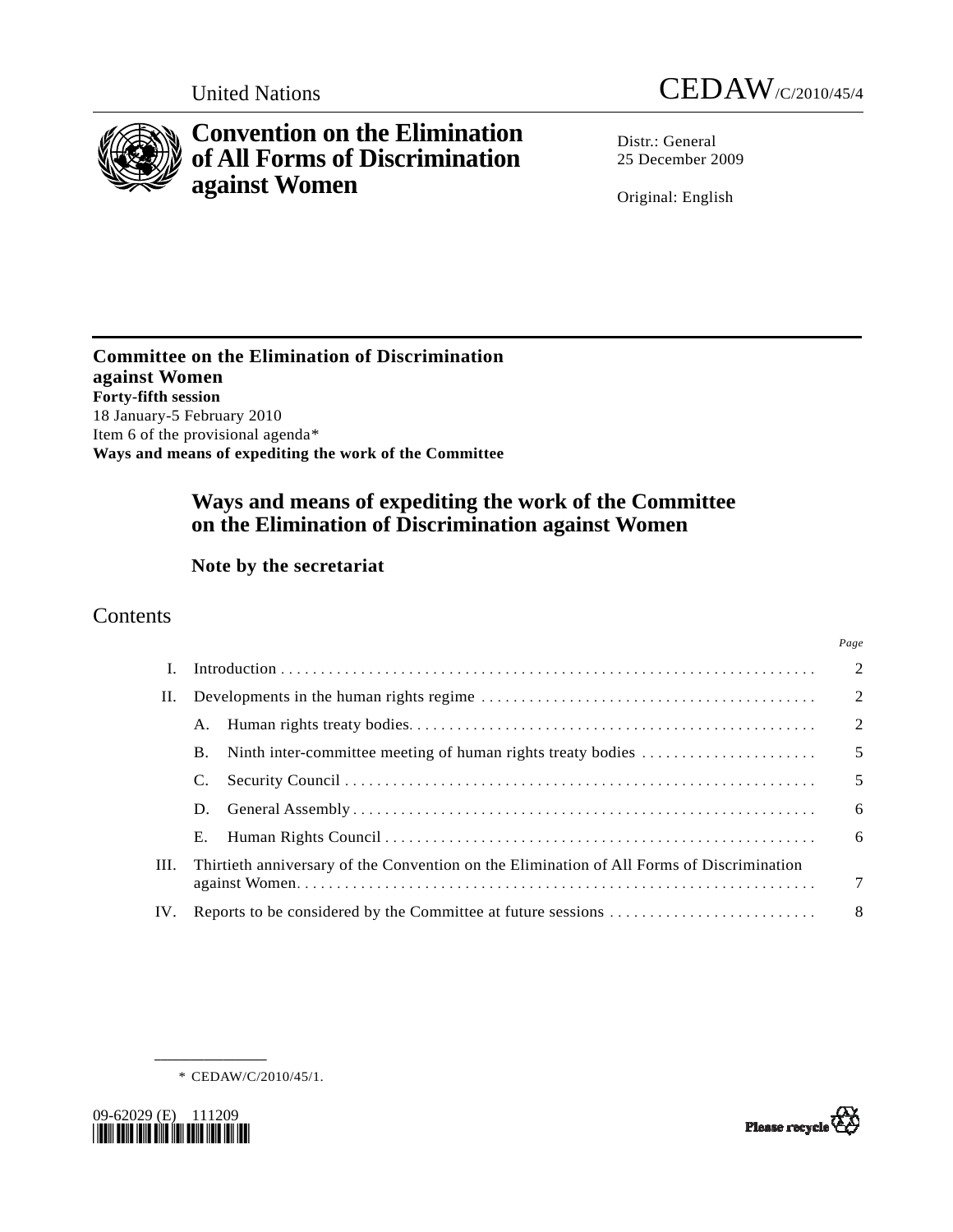## **I. Introduction**

1. The present report contains information relevant to the work of the Committee on the Elimination of Discrimination against Women. Section II contains information on developments in the human rights regime, including the human rights treaty bodies, the Security Council, the General Assembly and the Human Rights Council. Section IV provides information on reports to be considered by the Committee at future sessions and on reports that have been received but not scheduled for consideration. A list of States that have not ratified or acceded to the Convention on the Elimination of All Forms of Discrimination against Women is contained in annex I to the present report. Annex II contains a list of States parties whose reports had been submitted but not yet considered or scheduled for consideration by the Committee as at 20 November 2009.

## **II. Developments in the human rights regime**

### **A. Human rights treaty bodies**

2. From 13 to 31 July 2009, the Human Rights Committee held its ninety-sixth session. During the session, the Committee held its first dialogue of future cooperation with the Inter-Parliamentary Union (IPU), and agreed on the need to promote awareness on the part of parliamentarians about international human rights treaties and mechanisms, as well as about the role which IPU can play in disseminating information on the International Covenant on Civil and Political Rights and on the Committee's concluding observations. The Committee recognized that national parliaments should play an important role in the protection and promotion of civil and political rights and in the implementation of the recommendations to States parties, in particular with respect to legislative changes aimed at implementing the Covenant. The Committee also decided that reminders should be sent once a year to all States parties whose reports are overdue (after one year's delay in the submission of the report).

3. The Human Rights Committee held its ninety-seventh session from 12 to 30 October 2009. At that session, the Committee discussed its working methods, focusing on its draft revised reporting guidelines.

4. The Committee on the Elimination of Racial Discrimination held its seventyfifth session from 3 to 28 August 2009. For the first time, the session lasted for four weeks, following the approval of extended meeting time by the General Assembly. The Committee decided that, in addition to prioritizing specific recommendations for follow-up within a year, it would also identify longer-term priorities in its concluding observations, including with a view to providing guidance for the preparation of compilations for the universal periodical review. Furthermore, in order to align itself with the practice of the majority of treaty bodies, the Committee decided to waive the confidentiality of country rapporteurs. During the session, two general recommendations were adopted: general recommendation No. 32, which elaborates on the meaning of special measures within the context of the Convention, with the aim of providing practical guidance to States parties in the discharge of their treaty obligations in this regard, and general recommendation No. 33, on follow-up to the Durban Review Conference, which welcomes the impetus given by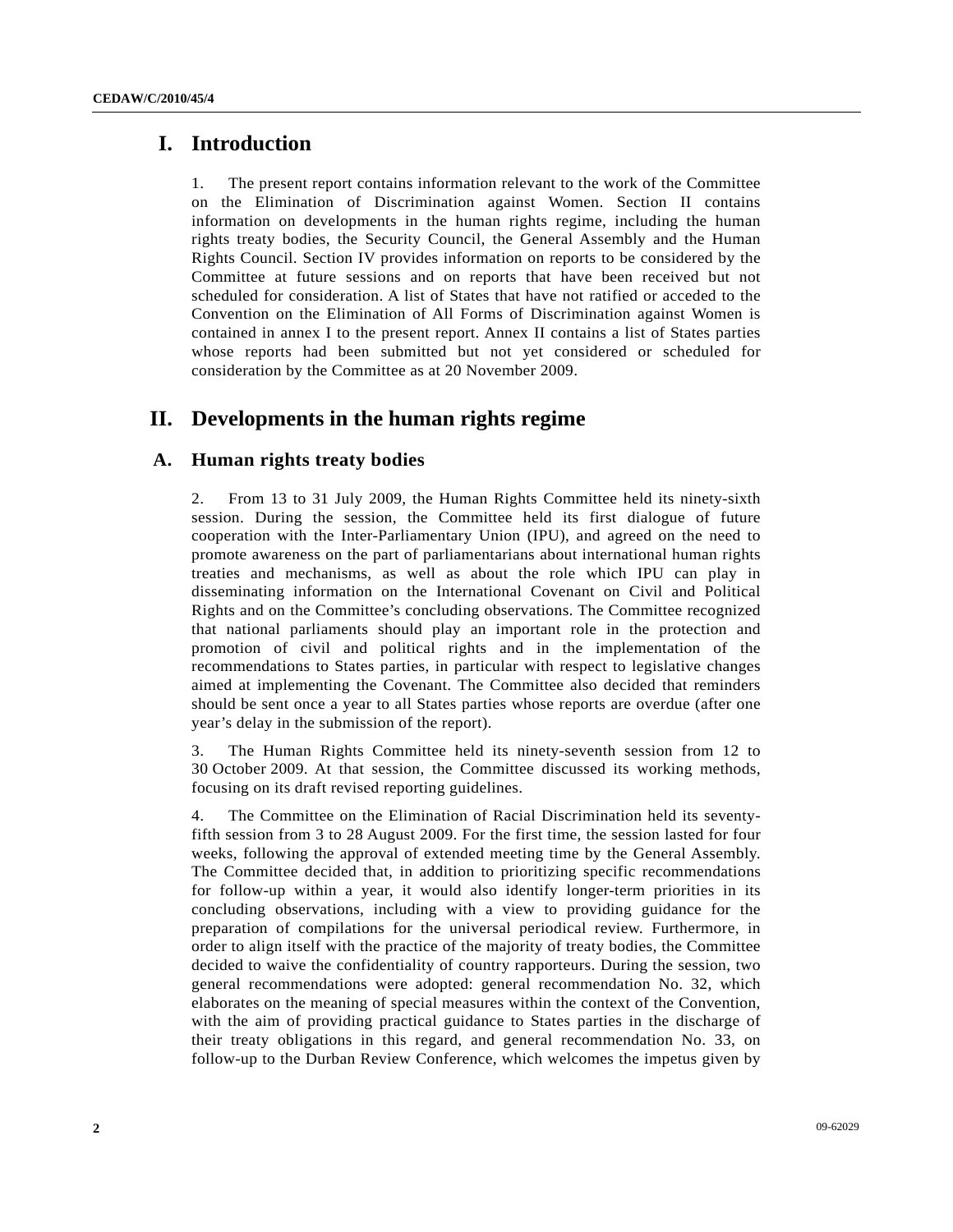the Conference to the further implementation of the Durban Declaration and Programme of Action, takes note of the provisions in the outcome document with specific reference to the Convention and the work of the Committee.

5. From 14 September to 2 October 2009, the Committee on the Rights of the Child held its fifty-second session. The Committee decided to review its provisional rules of procedure in order to update them and adopt more specific rules regarding the election and term of Bureau members. The Committee and the African Committee of Experts on the Rights and Welfare of the Child met during the session and agreed to strengthen their cooperation. During the session, the Committee met for the first time with the Special Representative of the Secretary-General for Children and Armed Conflict in order to discuss means of cooperation and mutual support of the respective mandates, notably in conjunction with States parties reviewed under the Optional Protocol to the Convention on the Rights of the Child on the involvement of children in armed conflict. At the session, the Committee decided that it would not hold a day of general discussion in 2010 owing to the increasing backlog of reports pending consideration.

6. On 8 and 9 October 2009, the Committee and other partners organized a twoday commemoration to mark the twentieth anniversary of the adoption of the Convention on the Rights of the Child. The meeting consisted of presentations in plenary meeting and discussions in workshops which identified achievements in implementation and examples of best practice; identified challenges for the future; and formulated priority recommendations to enhance implementation. Those recommendations will be reviewed and formally adopted by the Committee on the Rights of the Child at its next session, in January 2010.

7. From 12 to 16 October 2009, the eleventh session of the Committee on Migrant Workers was held. In a public session, the Committee discussed its plans for the twentieth anniversary of the adoption of the International Convention on the Protection of the Rights of All Migrant Workers and Members of Their Families. It also initiated a general comment on migrant domestic workers and will discuss a first draft at its twelfth session in April 2010. That will be the Committee's first general comment since it started its work in 2004. During the session, the Committee expressed concern at the delay in reporting by States parties, which may hinder its work in the near future. The Committee has indicated that if there is no improvement in the reporting rate, it would consider the possibility of examining the situation of migrants' rights in States parties in the absence of a report, in line with other treaty bodies' practice.

8. During the session, the Committee devoted a day of general discussion to the issue of migrant domestic workers. The discussion was aimed at, inter alia, providing input to the debate to be held at the ninety-ninth session of the International Labour Conference in 2010 at which the issue of decent work for domestic workers will be discussed and the adoption of a new International Labour Organization (ILO) instrument on domestic workers by 2011 will be considered. Two working groups were organized to discuss the recruitment and employment of migrant domestic workers and the effective protection of migrant domestic workers, respectively. ILO representatives also attended the discussion. A member of the Committee on the Elimination of Discrimination against Women also participated in the event.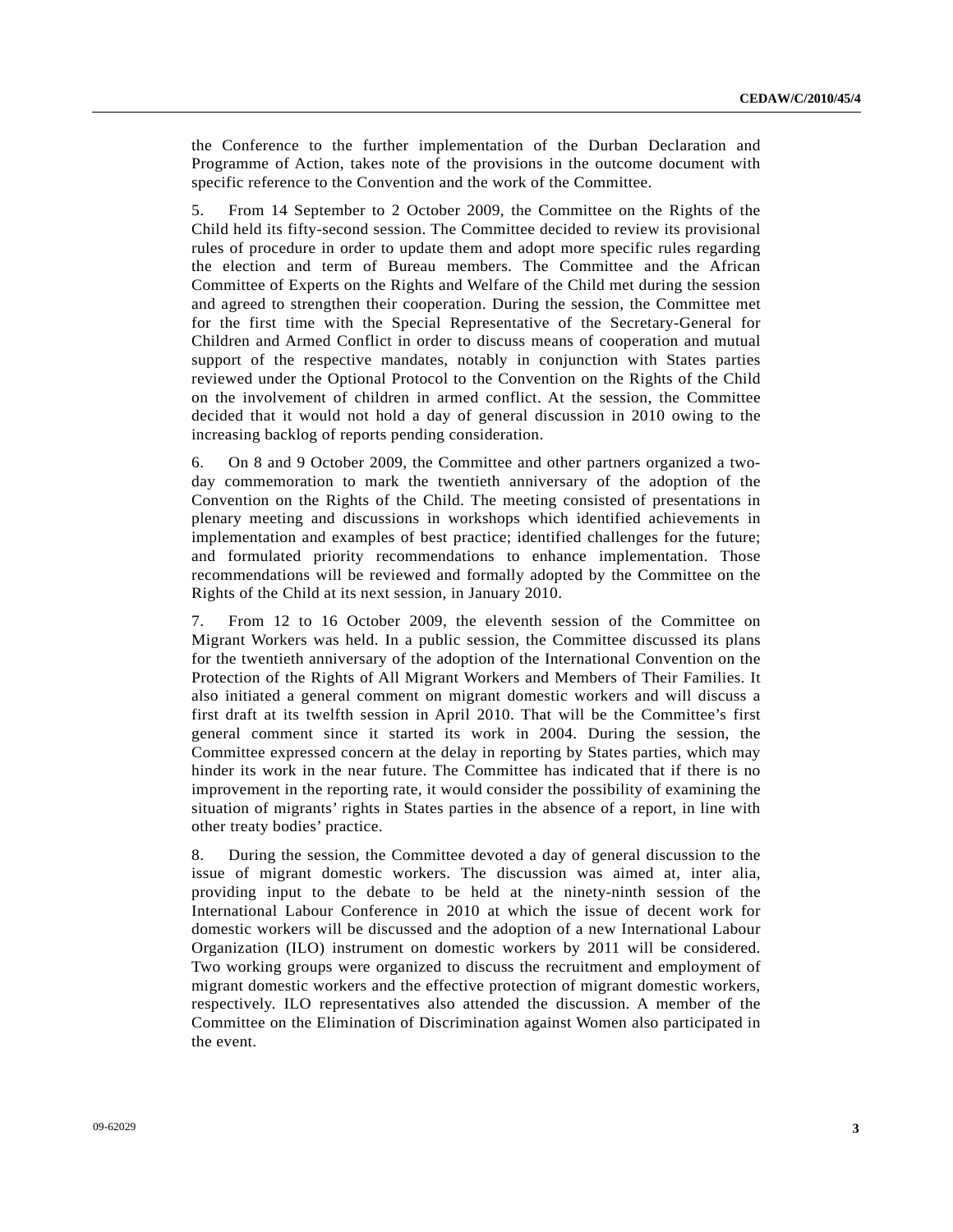9. From 19 to 23 October 2009, the second session of the Committee on the Rights of Persons with Disabilities was held. The Committee discussed reporting guidelines and rules of procedure. It devoted its day of general discussion on 21 October 2009 to article 12 of the Convention on the Rights of Persons with Disabilities, dealing with the right to equal recognition before the law. The discussion was intended to provide States parties and other actors with more comprehensive guidance as to their obligations to promote and protect the right to equal recognition before the law as outlined in article 12 of the Convention.

10. Following the fiftieth ratification of the Optional Protocol to the Convention against Torture and Other Cruel, Inhuman or Degrading Treatment or Punishment, by Switzerland on 24 September 2009, the number of independent experts of the Subcommittee on Prevention of Torture will increase from 10 to 25. The membership of the Committee on Migrant Workers will increase from 10 to 14 members as a result of the forty-first ratification, by Nigeria on 27 July 2009, of the International Convention on the Protection of the Rights of All Migrant Workers and Members of Their Families.

11. On 29 September 2009, the Optional Protocol to the International Covenant on Economic, Social and Cultural Rights was opened for signature and received wide support, with 30 signatures. The Office of the United Nations High Commissioner for Human Rights (OHCHR) organized, in Geneva on 28 and 29 October 2009, a two-day expert seminar on the justiciability of economic, social and cultural rights and the Optional Protocol of the Committee on Economic, Social and Cultural Rights. The objective of the seminar was to discuss the most important substantive and procedural issues raised by litigation in the field of economic, social and cultural rights, in order to provide Committee members with a thorough overview of relevant comparative experiences in that area. The seminar brought together experts in the adjudication of economic, social and cultural rights at the national, regional and international levels, such as members of international and regional human rights mechanisms, courts and national judges and practitioners. The Chairperson of the Working Group on Communications under the Optional Protocol to the Convention on the Elimination of All Forms of Discrimination against Women took part in the expert seminar and shared the experience of the Committee on the Elimination of Discrimination against Women in adjudicating economic, social and cultural rights. He noted that there was a clear overlap between the mandates of the Committee on the Elimination of Discrimination against Women and the Committee on Economic, Social and Cultural Rights and expressed the hope that both Committees would use their jurisprudence to strengthen the rights covered by their respective instruments.

12. The forty-third session of the Committee on Economic, Social and Cultural Rights was held in Geneva from 2 to 20 November 2009. During the session, the Committee adopted its General Comment No. 21, on the right of everyone to take part in cultural life (art. 15, para. 1 (a), of the International Covenant on Economic, Social and Cultural Rights). The Committee has long experience of the subject through its consideration of reports and its dialogue with States parties. In addition, it twice organized a day of general discussion, in 1992 and 2008, with representatives of international organizations and civil society with a view to preparing General Comment No. 21. Furthermore, the Committee held an information session on the right to sexual and reproductive health, organized in cooperation with the United Nations Population Fund (UNFPA), the World Health Organization and the Centre for Reproductive Rights, with a view to elaborating a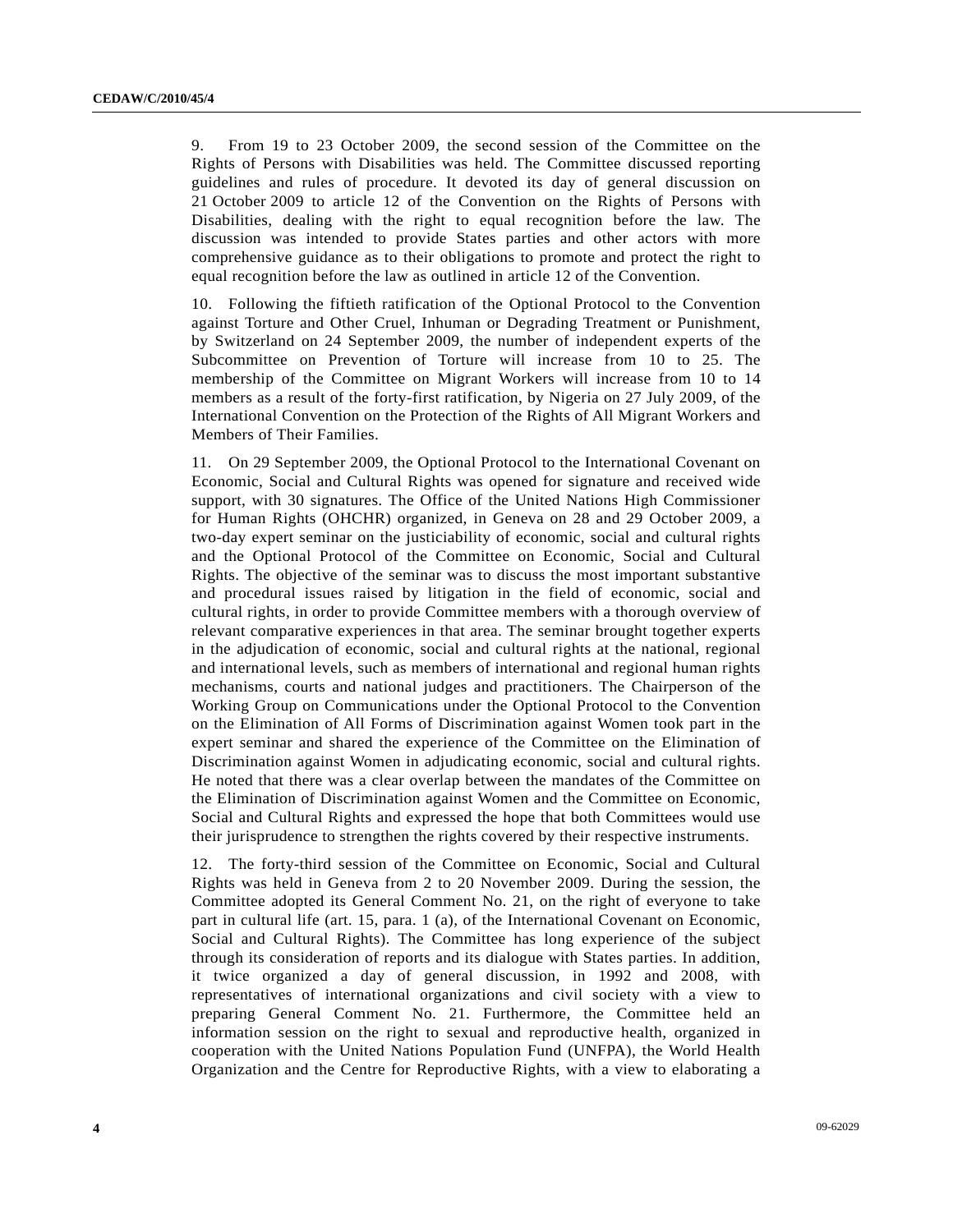general comment on this issue. The information session was preceded by an expert meeting organized by UNFPA in New York on 8 and 9 October 2009. The meeting hosted a number of United Nations agencies, experts, practitioners and leading academics in that field. Five members of the Committee were present at the meeting, which provided an opportunity for an extremely useful and instructive exchange of ideas on how to proceed with a general comment of this nature. The Committee might consider devoting a day of general discussion to the issue in November 2010.

#### **B. Ninth inter-committee meeting of human rights treaty bodies**

13. The ninth inter-committee meeting of human rights treaty bodies and the twenty-first meeting of chairpersons of human rights treaty bodies were held from 29 June to 1 July 2009 and on 2 and 3 July 2009, respectively. Both meetings focused on the effective implementation of international instruments on human rights, including reporting obligations under international instruments on human rights. The inter-committee meeting also discussed the reform of the treaty body system, including the harmonization of working methods and the universal periodic review mechanism of the Human Rights Council.

14. The twenty-first meeting of chairpersons recognized the important contributions provided by special procedures mandate holders to the work of the treaty bodies. The chairpersons reiterated the importance of strengthening cooperation and coordination between the two mechanisms, in particular with regard to information-sharing and more effective use of their mutual outputs. The meeting recommended that each treaty body consider designating a focal point to enhance cooperation, facilitate more effective interaction on country-specific and thematic issues and follow up with the special procedures mandate holders. The chairpersons underlined the complementary and mutually reinforcing nature of the treaty body system and the universal periodic review mechanism and emphasized the importance of a continuing dialogue on this matter. The positive value of the outcome of the universal periodic review as an intergovernmental process was also noted. The chairpersons also stressed that both processes were equally important and recommended that resource allocations reflect this principle.

15. The meeting of chairpersons took note of General Assembly resolution 63/167, on equitable geographical distribution in the membership of the human rights treaty bodies, and recommended that States parties, when nominating and electing members of the treaty bodies, take into account the provisions set out in the legally binding human rights instruments to this effect. The chairpersons also recommended that the report of the Independent Expert on minority issues (A/HRC/10/11/Add.1) containing the recommendations of the Forum on Minority Issues, as well as future reports on the Forum, be provided to all treaty bodies to encourage discussion of those recommendations and the possible elaboration of a joint general comment on minority issues.

#### **C. Security Council**

16. The Security Council unanimously adopted resolution 1888 (2009) urging Member States to take effective steps to halt the use of sexual violence as a tactic of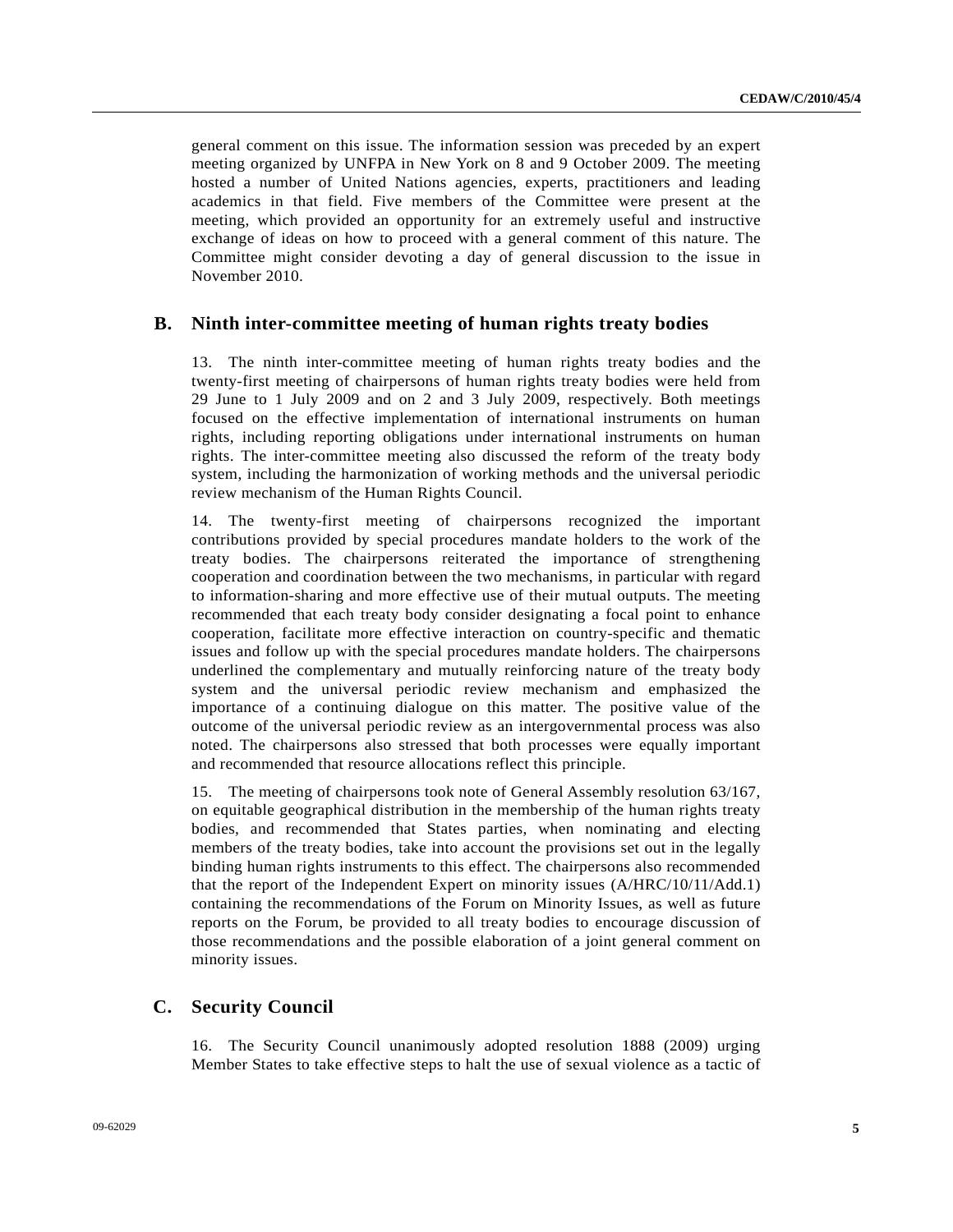war. The resolution, sponsored by 61 countries, reiterated the Council's demand for the complete cessation by all parties to armed conflict of all acts of sexual violence with immediate effect. The resolution builds on resolutions 1325 (2000) and 1820 (2008), both of which were instrumental in raising the issue of sexual violence in the context of the Council's agenda. In resolution 1888 (2009), the Council affirms that effective steps to prevent and respond to such acts of sexual violence can significantly contribute to the maintenance of international peace and security. The Council urges States to undertake comprehensive legal and judicial reforms without delay with a view to bringing perpetrators of sexual violence in conflicts to justice. Parties to a conflict must also ensure that all reports of sexual violence committed by civilians or by military personnel are thoroughly investigated and the alleged perpetrators brought to justice.

#### **D. General Assembly**

17. On 14 September 2009, the General Assembly adopted resolution 63/311, in which it supported the establishment of a new entity to deal with the rights of women. Four United Nations agencies, namely, the United Nations Development Fund for Women (UNIFEM), the Division for the Advancement of Women, the Office of the Special Adviser on Gender Issues and Advancement of Women and the United Nations International Research and Training Institute for the Advancement of Women, will be merged to create a new single entity within the Organization to promote the rights and well-being of women worldwide and to work towards gender equality. The resolution is aimed at improving coherence within the United Nations system. Pursuant to the resolution, the new consolidated body will be headed by an Under-Secretary-General. The resolution requires the Secretary-General to provide Member States with a comprehensive proposal outlining the mission, statement, structure, funding and oversight of the new entity so that it can be created as soon as possible. The resolution also calls for greater measures to harmonize business practices within the United Nations development system, ways to improve the funding system for such activities and other steps to streamline practices within the Organization. It should be noted that, currently, more women are being appointed to senior posts than at any other time in the history of the United Nations, including nine women appointed to the rank of Under-Secretary-General. The number of women in senior posts has increased by 40 per cent since 2007.

#### **E. Human Rights Council**

18. In June 2009, the Human Rights Council adopted resolution 11/1, entitled "Open-ended Working Group on an optional protocol to the Convention on the Rights of the Child to provide a communications procedure". The resolution establishes an Open-ended Working Group to explore the possibility of elaborating an optional protocol to the Convention on the Rights of the Child to provide a communications procedure to complement the reporting procedure under the Convention. The Working Group will meet from 14 to 18 December 2009.

19. The Human Rights Council Advisory Committee convened for its third session, from 3 to 7 August 2009. The Advisory Committee adopted a set of guidelines on the elimination of discrimination against persons affected with leprosy and their family members and discussed the draft declaration on human rights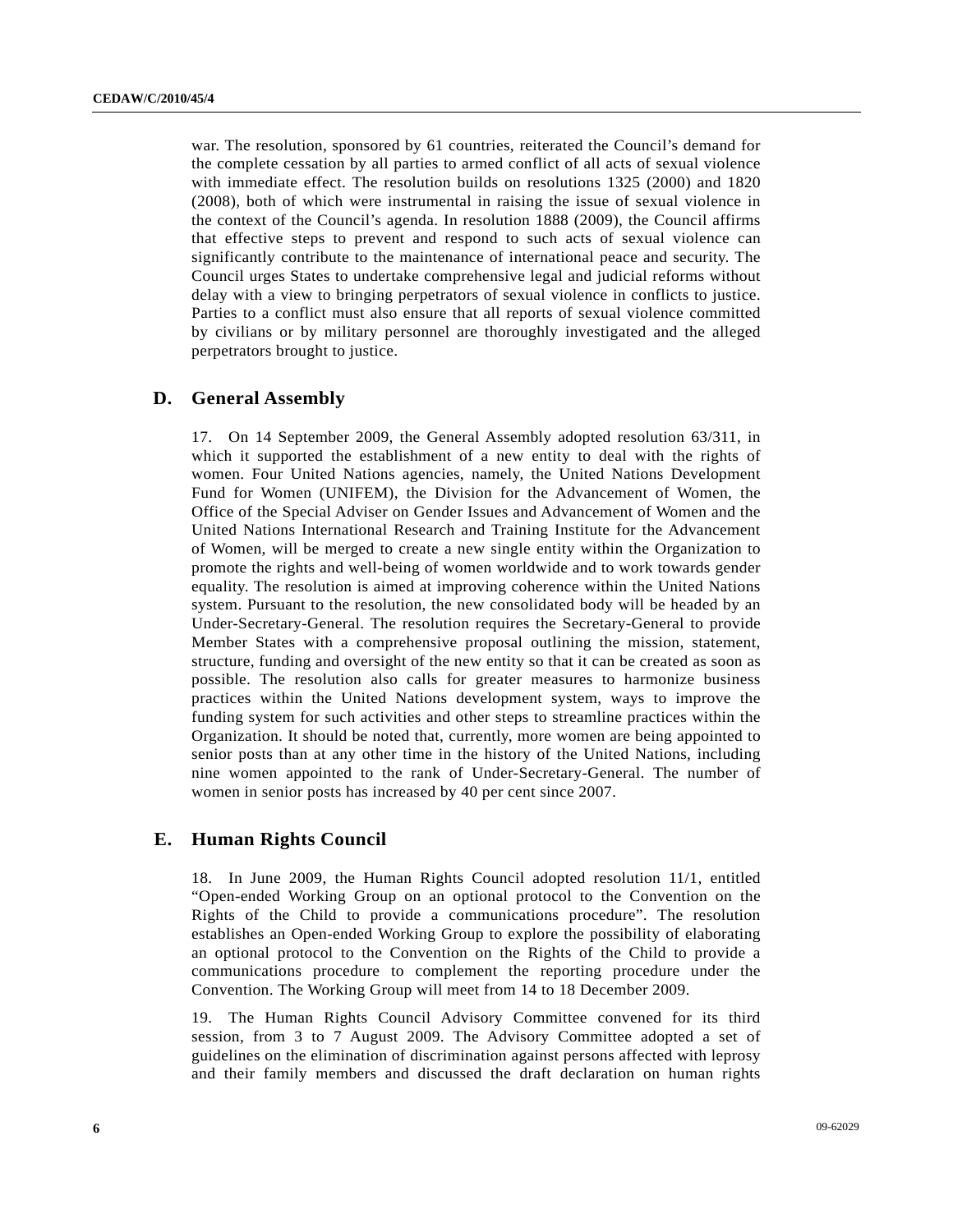education and training. The Advisory Committee also decided to consider a study on the promotion of the rights of peoples to peace. In its decision, the Advisory Committee noted that there was a need to further clarify the content and scope of this right, proposed measures to raise awareness of the importance of its realization and suggested concrete actions to mobilize States, intergovernmental and non-governmental organizations in the promotion of the rights of peoples to peace. It was agreed that this new initiative would allow the Advisory Committee to make a contribution, from a human rights perspective, to the debate on peace and security. It was decided that the study would be submitted for consideration by the Advisory Committee no later than its fifth session. The Advisory Committee also decided to set a new priority: the promotion of the human rights of elderly people. The Committee noted that the number of elderly people is rapidly increasing, and that they are at risk of suffering as a result of violations of their human rights in various economic, institutional, community and family settings.

20. From 14 September to 2 October 2009, the Human Rights Council held its twelfth session. In this context, it held its annual discussion on the integration of a gender perspective in the work of the Human Rights Council, with a focus on the universal periodic review. Discussion highlighted the fact that the Human Rights Council, the United Nations human rights mechanisms and the universal periodic review process are particularly interesting for countries that have not ratified some of the international human rights treaties, including the Convention on the Elimination of All Forms of Discrimination against Women. It should be noted that in the course of the review, several States made commitments to remove farreaching and long-standing reservations to the Convention. The Committee on the Elimination of Discrimination against Women was represented by one member, who emphasized that the Human Rights Council must ensure that all of its mechanisms and subsidiary bodies develop and adopt an operational definition of gender that can inform the processes, procedures and outcomes of their work.

21. On 29 and 30 September 2009, the Human Rights Council discussed the report of the United Nations Fact-Finding Mission on the Gaza Conflict (A/HRC/12/48). The Mission was mandated by the Council at its ninth special session. The Council also debated the report of the High Commissioner for Human Rights on the implementation of Human Rights Council resolution S-9/1 (A/HRC/12/37). The Council convened its twelfth special session on 15 and 16 October 2009. The session was called by members of the Council to discuss the human rights situation in the Occupied Palestinian Territory and East Jerusalem and the recommendations of the Fact-Finding Mission. Almost all States called for independent investigations to bring those responsible for violations of human rights law and international humanitarian law to justice. A resolution was adopted by a vote at the end of the session.

## **III. Thirtieth anniversary of the Convention on the Elimination of All Forms of Discrimination against Women**

22. On 18 December 1979, the General Assembly adopted the Convention on the Elimination of All Forms of Discrimination against Women. The thirtieth anniversary of the Convention provided an opportunity to celebrate its nearuniversal ratification, as well as the recent progress that has been made at the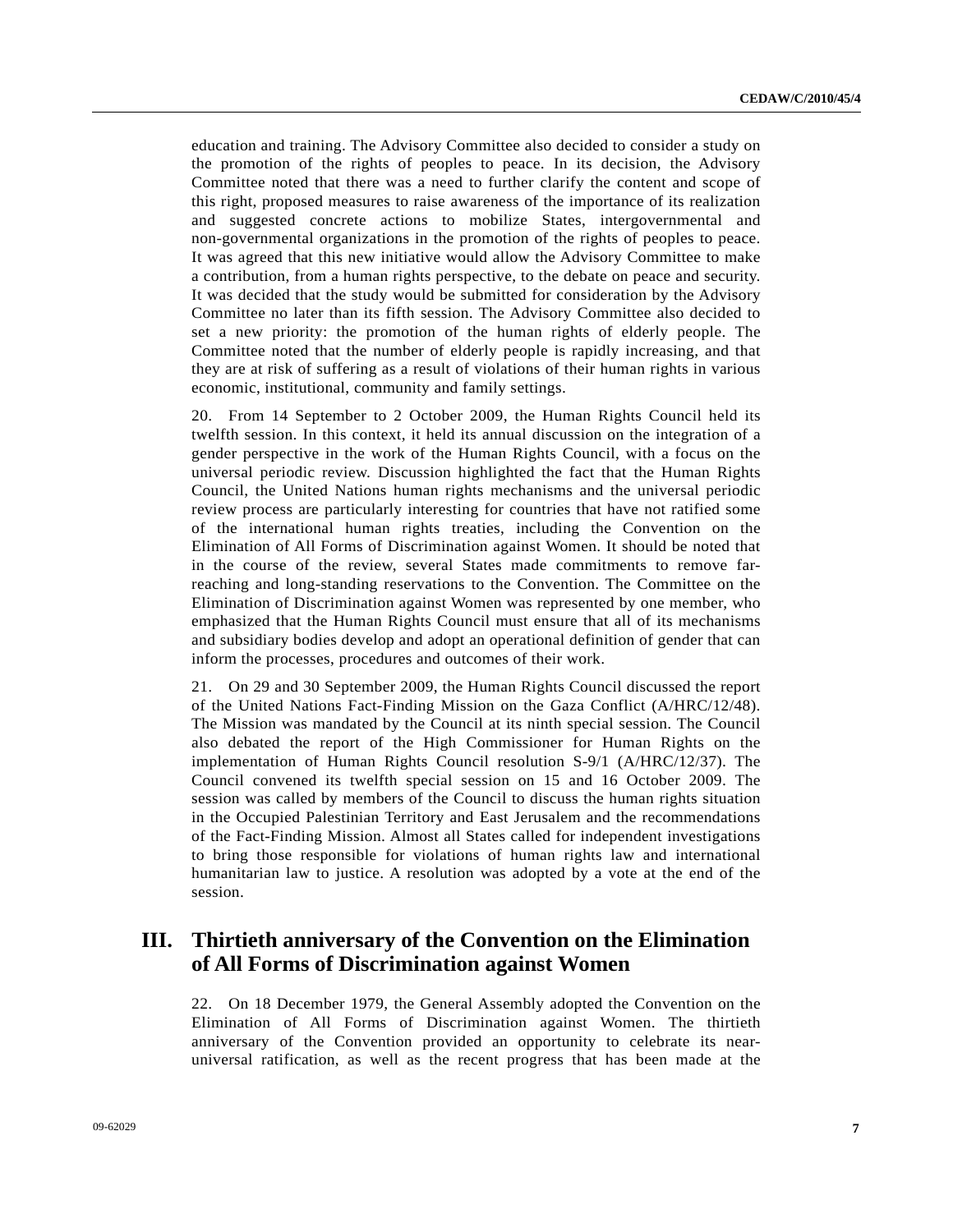national level to implement it. To mark the anniversary, a number of events were organized at the national and regional levels. The regional events were organized by OHCHR, UNIFEM and the United Nations regional commissions in the context of the 15-year review of the implementation of the Beijing Platform for Action. Celebrations are taking place in Argentina, Egypt, the Gambia, Kyrgyzstan, Lebanon, Switzerland and Thailand throughout 2009. The celebration of the anniversary will culminate in a global event, to be held on 3 December 2009 at United Nations Headquarters in New York.

## **IV. Reports to be considered by the Committee at future sessions**

23. During the forty-fifth session, to be held from 18 January to 5 February 2010, the Committee will consider the reports of the following States parties: Botswana, Egypt, Malawi, Netherlands, Panama, Ukraine, United Arab Emirates and Uzbekistan. The following States parties have been invited to submit their reports at the forty-sixth session in July/August 2010: Albania, Argentina, Australia, Central African Republic, Fiji, Grenada, Papua New Guinea, Russian Federation, Seychelles and Turkey. Argentina, whose report was scheduled for consideration at the fortyfourth session, in July 2009, requested that consideration of its report be postponed. In drawing up the list of States parties to be considered at future sessions, the Committee is invited to consider annex II to the present report, which contains a list of States parties whose reports have been submitted but not yet scheduled for consideration. The Committee may also wish to recall that it decided to consider implementation of the Convention in the Central African Republic, Grenada and Seychelles in early 2010, and Chad, the Comoros and Lesotho in the second part of 2010, if necessary in the absence of a report. At its forty-first session, in June 2008, the Committee invited Afghanistan, Bulgaria, Côte d'Ivoire, Djibouti, Saint Vincent and the Grenadines, Senegal, Solomon Islands and Zimbabwe to submit all of their overdue reports in a combined report within two years, failing which it would proceed with the consideration of the implementation of the Convention in those States parties in the absence of a report. A similar invitation was issued by the Committee at its forty-second session, in October/November 2008, in respect of Iraq, Sri Lanka and Uganda. Following a decision by the Committee at its fortyfourth session, in July 2009, Antigua and Barbuda, Barbados, Saint Kitts and Nevis, Trinidad and Tobago and Zambia also received an invitation to submit all of their overdue reports.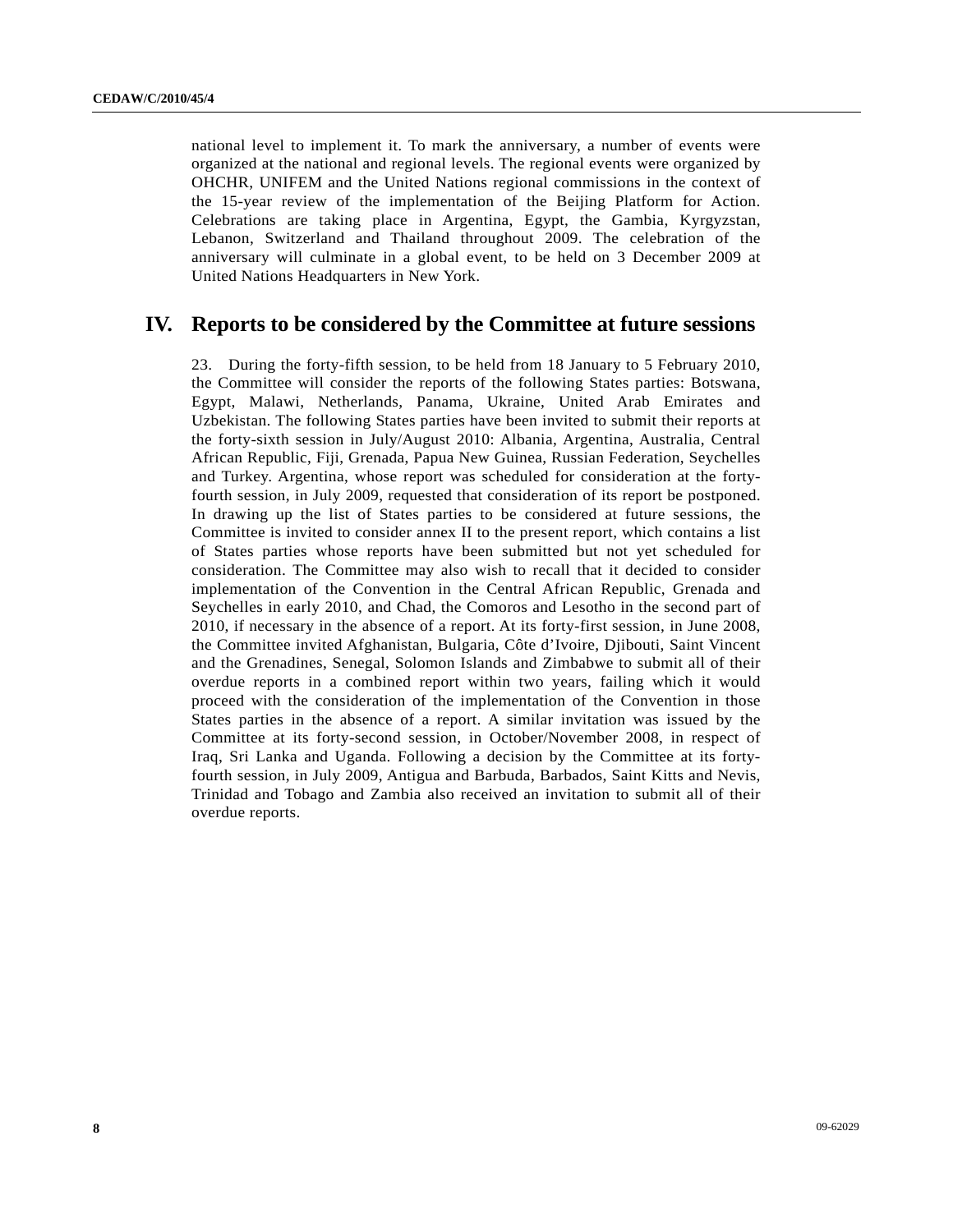# **Annex I**

# **States that have not ratified or acceded to the Convention**

### **Africa**

Somalia

Sudan

#### **Asia and the Pacific**

Iran (Islamic Republic of)

Nauru

Palau

Tonga

#### **Western Europe and other**

Holy See

United States of America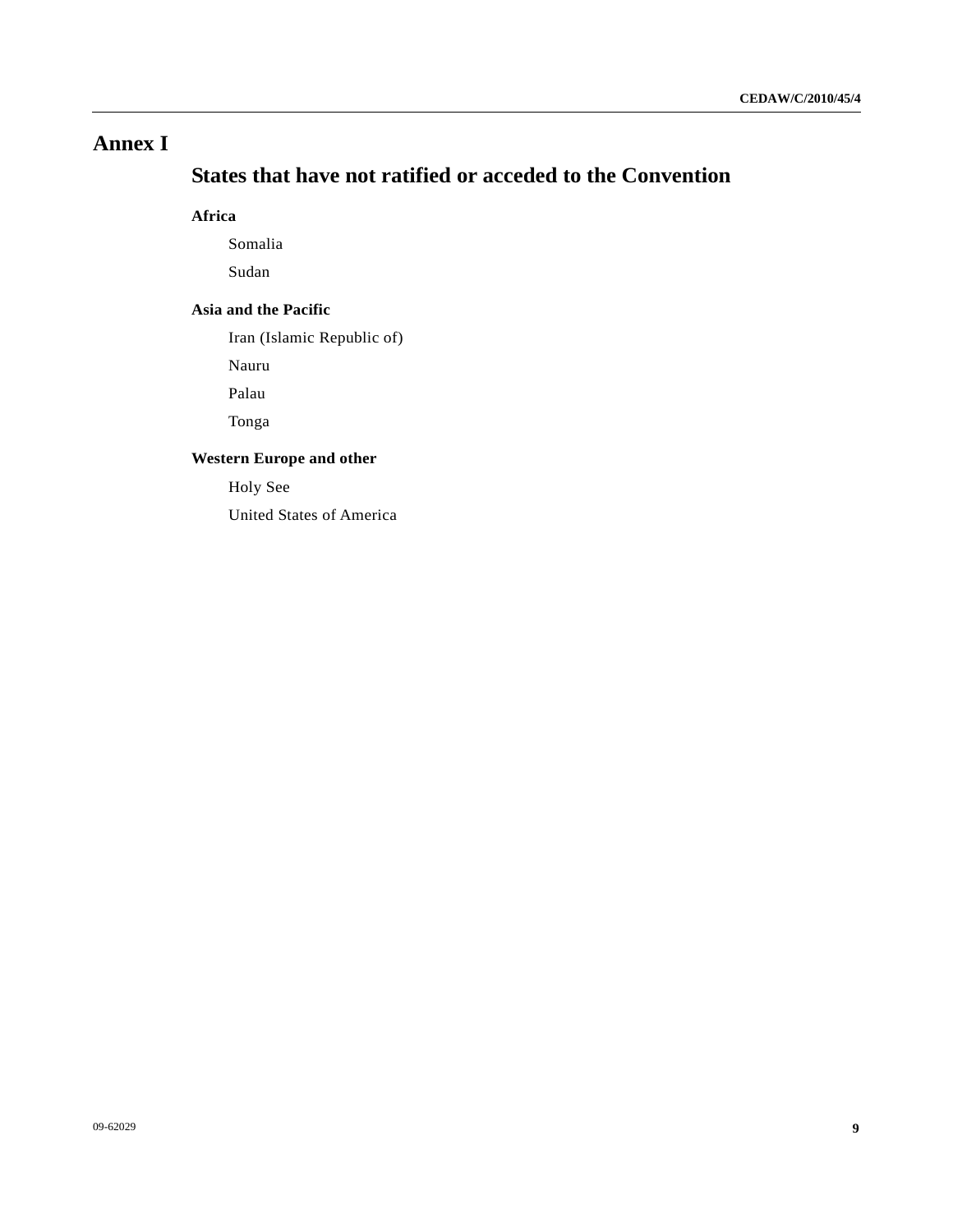# **Annex II**

 **States parties whose reports have been submitted but not yet considered or scheduled for consideration by the Committee, as at 20 November 2009** 

| State party                                    | Date due         | Date received    | Previously considered<br>(session) | Previous<br>report(s) |
|------------------------------------------------|------------------|------------------|------------------------------------|-----------------------|
| <b>Algeria</b>                                 |                  |                  |                                    |                       |
| Combined third and fourth<br>periodic reports  | 21 June 2009     | 22 June 2009     | 2005 (32)                          | 1, 2                  |
| <b>Belarus</b>                                 |                  |                  |                                    |                       |
| Seventh periodic report                        | 3 September 2006 | 1 July 2009      | 2004 (30)                          | $4-6$                 |
| <b>Equatorial Guinea</b>                       |                  |                  |                                    |                       |
| Sixth periodic report                          | 22 November 2005 | 30 October 2009  | 2004 (31)                          | $2-3, 4-5$            |
| Ethiopia                                       |                  |                  |                                    |                       |
| Combined sixth and seventh<br>periodic reports | 10 October 2006  | 28 July 2009     | 2004 (30)                          | $4 - 5$               |
| <b>Israel</b>                                  |                  |                  |                                    |                       |
| Fourth periodic report                         | 2 November 2004  | 4 May 2005       | 2005 (33)                          | 3                     |
| Fifth periodic report                          | 2 November 2008  | 4 May 2009       |                                    |                       |
| Kenya                                          |                  |                  |                                    |                       |
| Seventh periodic report                        | 8 April 2009     | 10 July 2009     | 2007 (39)                          | $5-6$                 |
| Liechtenstein                                  |                  |                  |                                    |                       |
| Fourth periodic report                         | 21 January 2009  | 8 September 2009 | 2007 (39)                          | 2, 3                  |
| Oman                                           |                  |                  |                                    |                       |
| Initial periodic report                        | 9 March 2007     | 8 October 2009   |                                    |                       |
| <b>Nepal</b>                                   |                  |                  |                                    |                       |
| Combined fourth and fifth<br>periodic reports  | 22 May 2008      | 6 November 2009  | 2004 (30)                          | $2 - 3$               |
| <b>Niger</b>                                   |                  |                  |                                    |                       |
| Combined third and fourth<br>periodic reports  | 7 November 2012  | 21 March 2009    | 2007 (38)                          | $1 - 2$               |